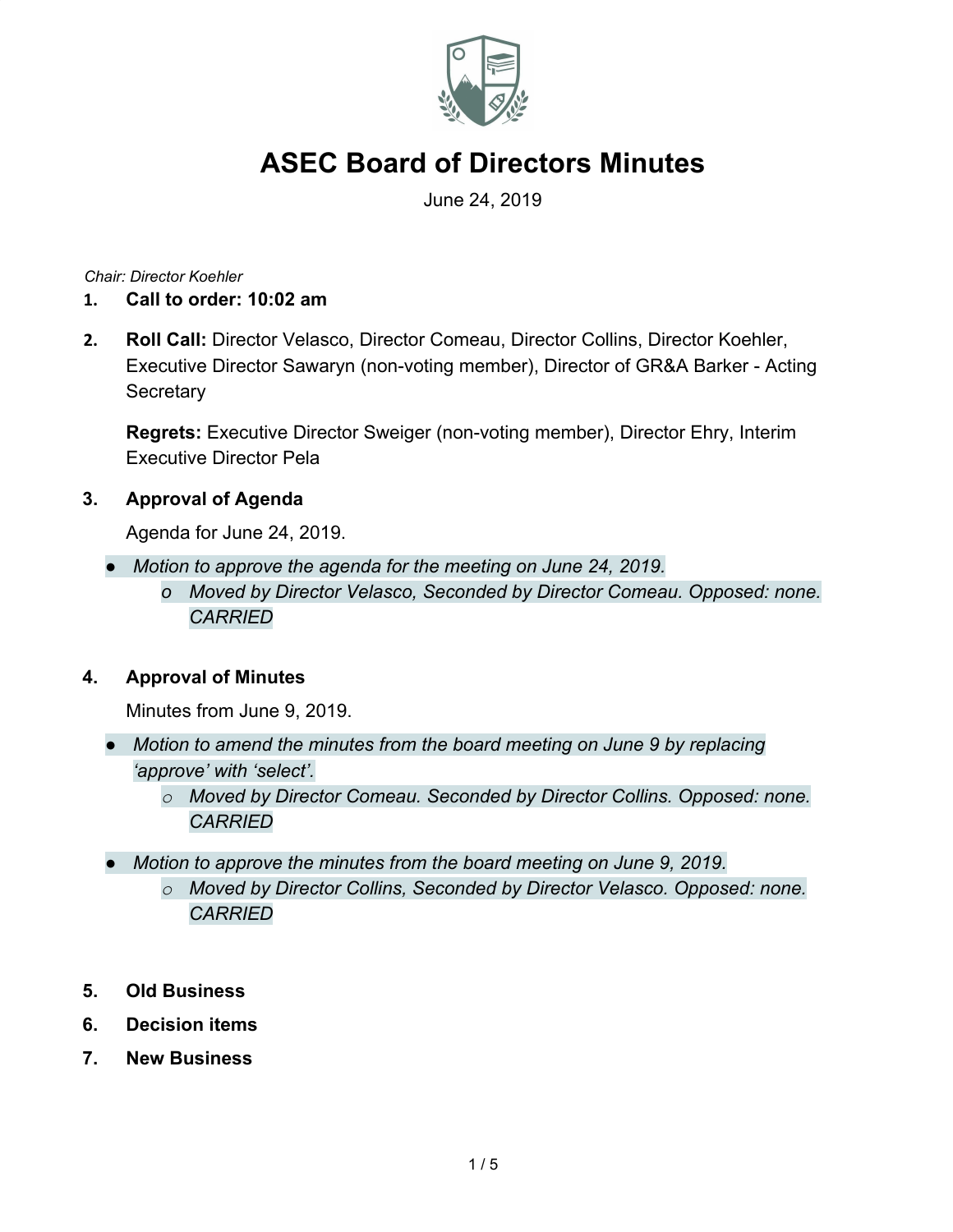

June 24, 2019

#### **8. Discussion Items**

#### Member Check-In

- **8.1.1.** Director Collins gave verbal report regarding social activities at AUArtsSA.
- **8.1.2.** Director Velasco gave verbal report on the engagement framework at NAITSA.
- **8.1.3.** Director Sawaryn gave a verbal report regarding strategic planning at SANQC.
- **8.1.4.** Director Comeau gave a verbal report regarding current events at SAGPRC, including prospective August ASEC Conference dates.
- **8.1.5.** Director Barker gave a verbal report regarding the Student Leaders Orientation itinerary.
- **8.1.6.** Director Koehler gave a verbal report regarding expectations of conduct of ASEC delegates

#### Expectations of the Board and Membership

- **8.1.7.** The following conduct priorities were outlined:
- **8.1.8.** Timeliness;
	- **8.1.8.1.** In maintaining punctuality for meetings and events, and
	- **8.1.8.2.** Submission of reports, minutes, and agenda items.
- **8.1.9.** Open Communication;
	- **8.1.9.1.** Keeping official communication business-related, and
	- **8.1.9.2.** Maintaining consistent and relevant communication with the membership, and
	- **8.1.9.3.** Meeting critical timelines.
- **8.1.10.** Professionalism;
	- **8.1.10.1.** Conduct inside and outside of the conference must be professional, and
	- **8.1.10.2.** Generally, the ASEC dress code is business casual.
	- **8.1.10.3.** Expectations of the membership;
		- **8.1.10.3.1.** request that the membership remain up-to-date on official communications, and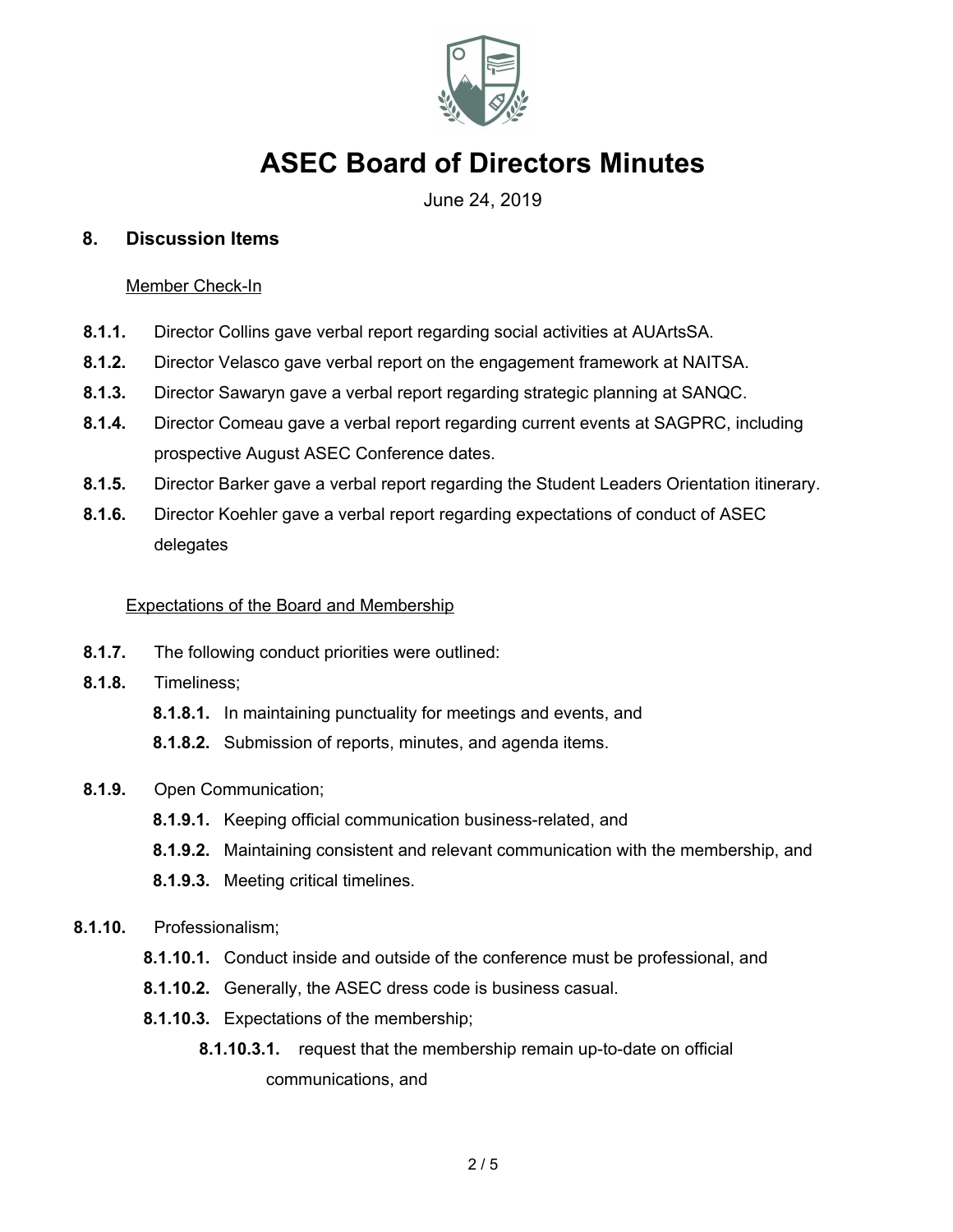

### June 24, 2019

- **8.1.10.3.2.** maintain strict political non-partisanship,
- **8.1.10.3.3.** maintain participation and engagement as possible.

#### Red Tape Reduction Considerations

- **8.1.11.** ASEC Advocacy Priorities for 2019-2020 should be shared as they are developed.
- **8.1.12.** Reducing barriers to transfer credits as a Red Tape Reduction Priority.
- **8.1.13.** Until the 2019-2020 priorities are developed, the Board recommends keeping the ASEC message general.

#### CAUS Meeting Update

- **8.1.14.** Update was given by Director Koehler regarding an informal meeting between himself and student leaders from CAUS.
- **8.1.15.** Members of the Board support the messaging of "#StrongerTogether," and collaboration with Alberta student leaders when appropriate.

#### Goals Conference

- **8.1.16.** Updates on possible dates for the August Conference were given by Director Comeau.
- **8.1.17.** ASEC office to send a doodle poll regarding the August Conference
- **8.1.18.** A suggestion from the floor to increase the length of the August conference was heard.
- **8.1.19.** A suggestion from the floor for Directors to send August availability to IED Pela.

#### **9. Motion to Recess**

- *● Motion to recess for five minutes at 11:08 am*
	- *o* Moved by Director Comeau. Seconded by Director Velasco. Opposed: none. CARRIED

Called to order 11:14 am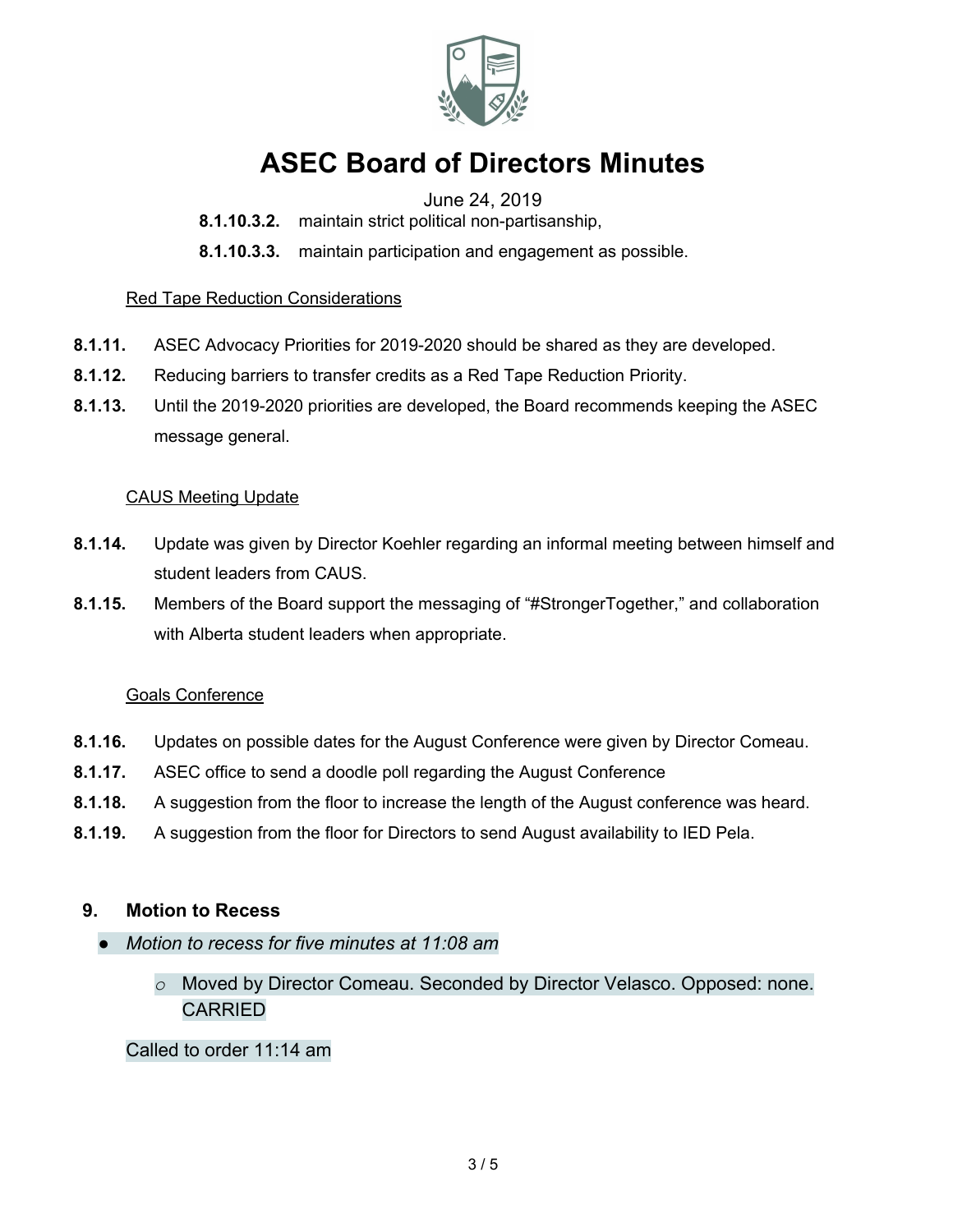

June 24, 2019

### **10. In Camera**

- *● Motion to go In-Camera at 11:15 am*
	- *○ Moved by Director Velasco, Seconded by Director Comeau. Opposed: none. CARRIED*
- *● Motion to go In-Camera without staff at 11:20 am*
	- *o Moved by Director Koehler, Seconded by Director Comeau. Opposed: none. CARRIED*
- *● Motion to go out of camera at 11:37 am*
	- *o Moved by Director Collins. Seconded by Director Comeau at 11:37 am. Opposed: none. CARRIED*
- **11. Motions Resulting from the In-Camera Period**
	- *● BIRT the ASEC Board of Directors approves an increase of hours for the Interim Executive Director to 40 hours per week from the dates of June 24th, 2019 to July 15th, 2019.*
		- *○ Moved by Director Comeau. Seconded by Director Collins. Opposed: none. CARRIED*
	- *BIRT the ASEC Board of Directors approve overtime pay to a maximum of 20 hours from June 24th, 2019 to July 15th, 2019 to be paid out at current hourly rate for the ASEC Interim Executive Director.*
		- *○ Moved by Director Velasco. Seconded by Director Collins. Opposed: none. CARRIED*